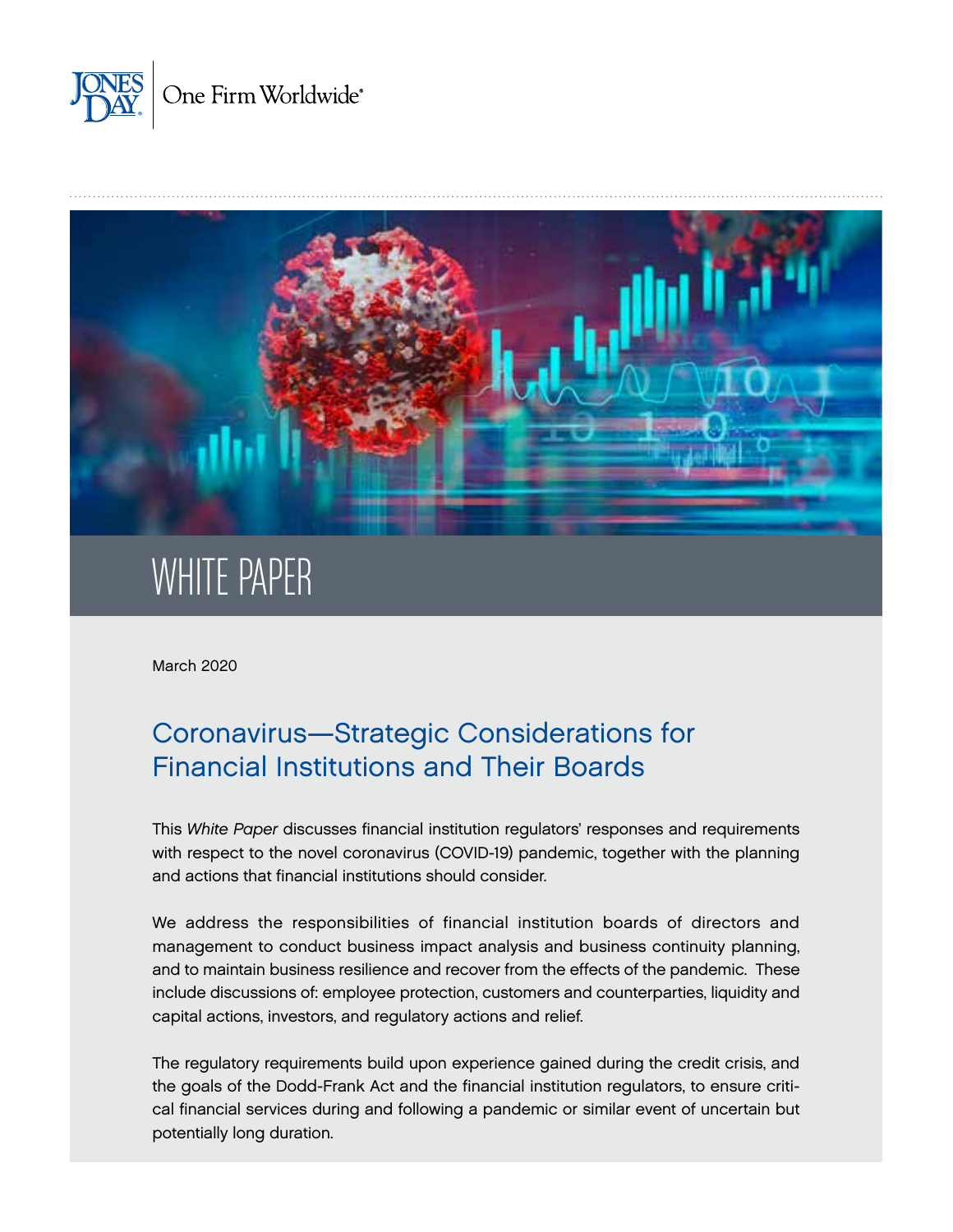# TABLE OF CONTENTS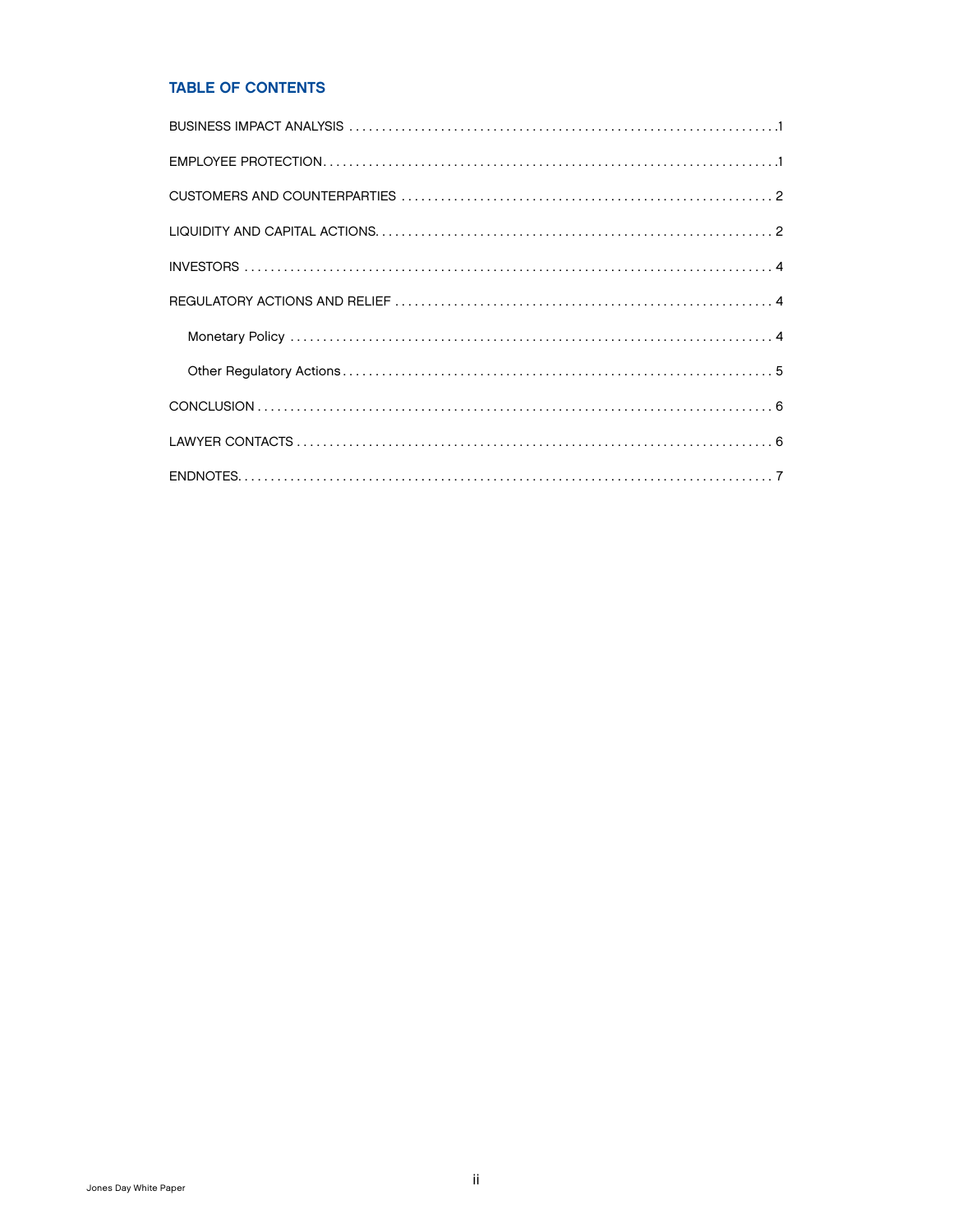<span id="page-2-0"></span>The worldwide novel coronavirus (COVID-19) pandemic is adversely affecting labor markets, supply chains, production and trade, and financial markets. Financial institutions have a crucial financial and economic role, and they need to provide continued services through potentially multiple waves of the pandemic, each of which may last two to three months, according to U.S. officials. Effective pandemic responses require clear identification of the risks, business continuity planning and management, strategic and risk management, and communication to financial institutions' multiple stakeholders.

The FFIEC<sup>1</sup> issued an "Interagency Statement on Pandemic Planning" on March 6, 2020 ("Interagency Statement"), which builds upon the regulators' experience with avian flu in 2007 and other disasters.<sup>2</sup> These provide useful insight on business interruptions greater in magnitude, complexity, duration, and geographic scope than ordinary disasters or emergencies. Planning and responding to coronavirus, and other similar health crises and disasters, are necessary parts of the business continuity management required of financial institutions.<sup>3</sup>

The Interagency Statement states that financial institution boards of directors are responsible for overseeing the development of a pandemic plan and ensuring that senior management is investing sufficient resources to implement such plans. Senior management is responsible for developing the pandemic plan and effecting it, as well as communicating the plan and keeping it up to date.

Earlier Federal Reserve supervisory letters also address the largest financial institutions and their need to maintain sufficient "capital and liquidity, and operational resilience by maintaining effective corporate governance, risk management and recovery planning," and boards of directors' responsibilities for planning and recovering from pandemics and similar events. Smaller institutions may find that these letters provide some useful guidance adaptable to their size and situation.4

#### BUSINESS IMPACT ANALYSIS

The process starts with business impact analyses and continuity management planning to maintain financial services through a pandemic. The business impact analysis and risk management should:

• Identify the most significant effects on the company's markets and its loan and deposit customers, and counterparties, as well as issuers of securities held. For example, customers that depend on long or complex supply chains may be especially affected by coronavirus.

Stress testing should be adapted and conducted in light of the anticipated effects of coronavirus pandemic. Many customers may encounter reduced cash flows from operations and may draw on lines of credit or letters of credit, or be unable to meet their current obligations to their lenders. Therefore, banks may need greater liquidity to fund their credit commitments, while at the same time they may experience net deposit outflows as businesses and consumers have less cash flows to deposit and spend existing deposits.

- Identify legal and regulatory requirements to conduct business. For example, bank branches generally may not close without prior regulatory approval under Section 42 of the Federal Deposit Insurance Act.
- Estimate and minimize the downtime that may occur in business processes.
- Assess cross training and succession for key business positions, where absenteeism may be up to 40% in a severe pandemic. Who is the "next person up" if key persons or their families need to "self-isolate" as a result of contact with the virus?
- Evaluate and monitor service providers' and processors' business continuity plans and expectations for the pandemic, their ability to continue uninterrupted services at acceptable levels, and any issues they may begin to experience as a result of the virus.
- Determine remote access capabilities for employees and provide sufficient resources so that substantially larger than normal numbers of people can work effectively offsite.
- Evaluate potential changes in the size and composition of the organization's balance sheet.
- Evaluate maturing deposits and debt obligations, and consider how to replace these in stressed, volatile markets.

# EMPLOYEE PROTECTION

Financial institutions should engage in preventative measures, including: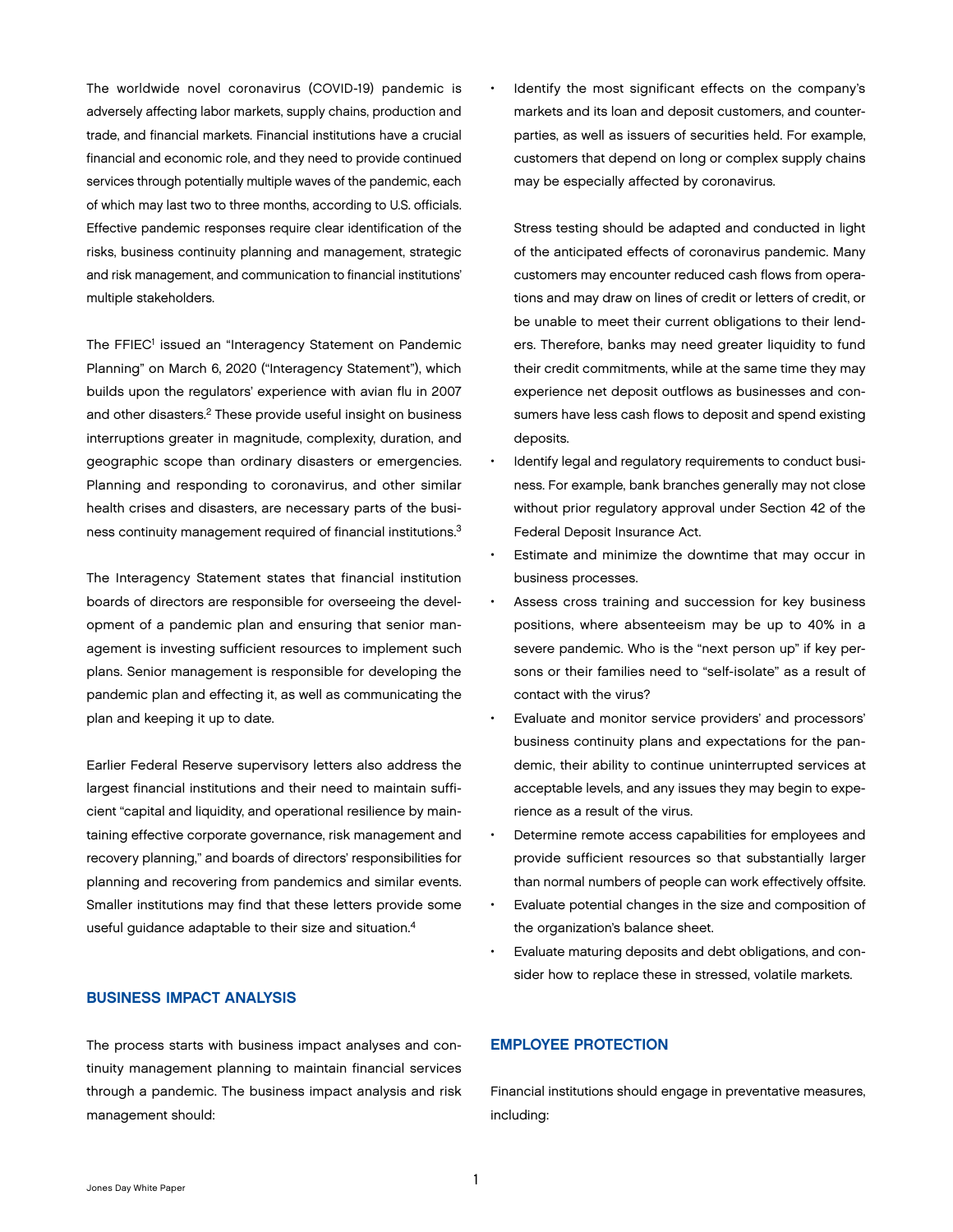- <span id="page-3-0"></span>Educate employees and service providers to prevent the spread of the virus using resources such as the Centers for Disease Control and the Department of Homeland Security for guidance.
- Limit travel and in-person meetings.
- Regular deep cleaning of work spaces.
- Telecommuting.

## CUSTOMERS AND COUNTERPARTIES

Estimating the effects on customers, depositors, borrowers, and other counterparties are essential in a pandemic. Among other things, financial institutions should consider:

- The cash and liquidity needs of customers. Banks need sufficient liquidity to provide continuity of services to customers by making cash and access to existing credit and cash available conveniently. New credit should be extended prudently.
- The risks of customers affected by the coronavirus, including on their cash flows and ability to service debt or perform their obligations. The credit quality and grading of loans and securities should take into account the anticipated effects of coronavirus. Industry concentrations, as well as shared national credits and highly leveraged loans, may be especially vulnerable as a result of the pandemic.
- Market interest rates approaching zero may substantially change risks. For example, an extended period of declining rates and declining securities prices are likely to reduce pension plan funding levels and increase plan provider costs and risks.
- Evaluate the provision and allowance for loan losses, especially for public institutions utilizing new FASB ASU No. 2016- 13 and its current expected credit losses methodology ("CECL") for a wide variety of financial instruments beginning January 1, 2020. The new CECL models may have to be adjusted, at least temporarily, in light of the pandemic and its effects upon borrowers and resulting expected losses. Consumer loans may be especially affected.
- Financial institutions should also evaluate how to remotely service customers and operate without in-person contact.
- Customer evaluations and risk assessments should be communicated throughout the organization as part of the disclosure controls for public financial institutions.

# LIQUIDITY AND CAPITAL ACTIONS

Customers tend to use bank lines of credit more when their businesses and cash flows are stressed. Banks should maintain liquidity and funding sufficient to meet their obligations under lines of credit and credit commitments. Maturities of outstanding deposits and debt should be scheduled and plans prepared to replace such obligations. Reduced interest rates may make it easier for banks to obtain relatively low-cost deposit funding through the internet, reciprocal deposits, and brokered deposits. FDIC insured deposits should be especially attractive in a yield-challenged, risk-averse market.

The availability and continued availability of wholesale funding such as correspondent lines of credit, Federal Home Loan Bank advances, federal funds lines, repurchase agreements ("repos"), and brokered deposits should be confirmed and monitored. Continued volatility and disruptions in the repo markets, and related Federal Reserve intervention and support in the repo market, should be considered, together with the availability and costs of collateral required by the bank to support its obligations.

Public institutions should maintain universal shelf registration statements and stock repurchase programs. The shelf registration statements allow issuers to take advantage of potentially limited market windows to issue a broad range of debt and equity to raise capital or fund liquidity, as needed.

Stock repurchase programs allow issuers to buy back stock from time to time, especially when stock prices are depressed. Banking institutions should carefully consider existing or new stock repurchase programs in light of the pandemic and their anticipated earnings, existing dividend levels, and anticipated liquidity needs, as well as regulatory requirements. A repurchase program does not require immediate spending but provides the issuer with flexibility.

Bank and thrift holding companies are required to serve as a source of strength to their depository institution subsidiaries.<sup>5</sup> Bank holding companies must provide the Federal Reserve prior notice of the proposed net repurchase of their equity securities amounting to 10% or more of their net worth in any 12-month period.6 Repurchases or redemptions of capital instruments should be coordinated with the Federal Reserve in advance.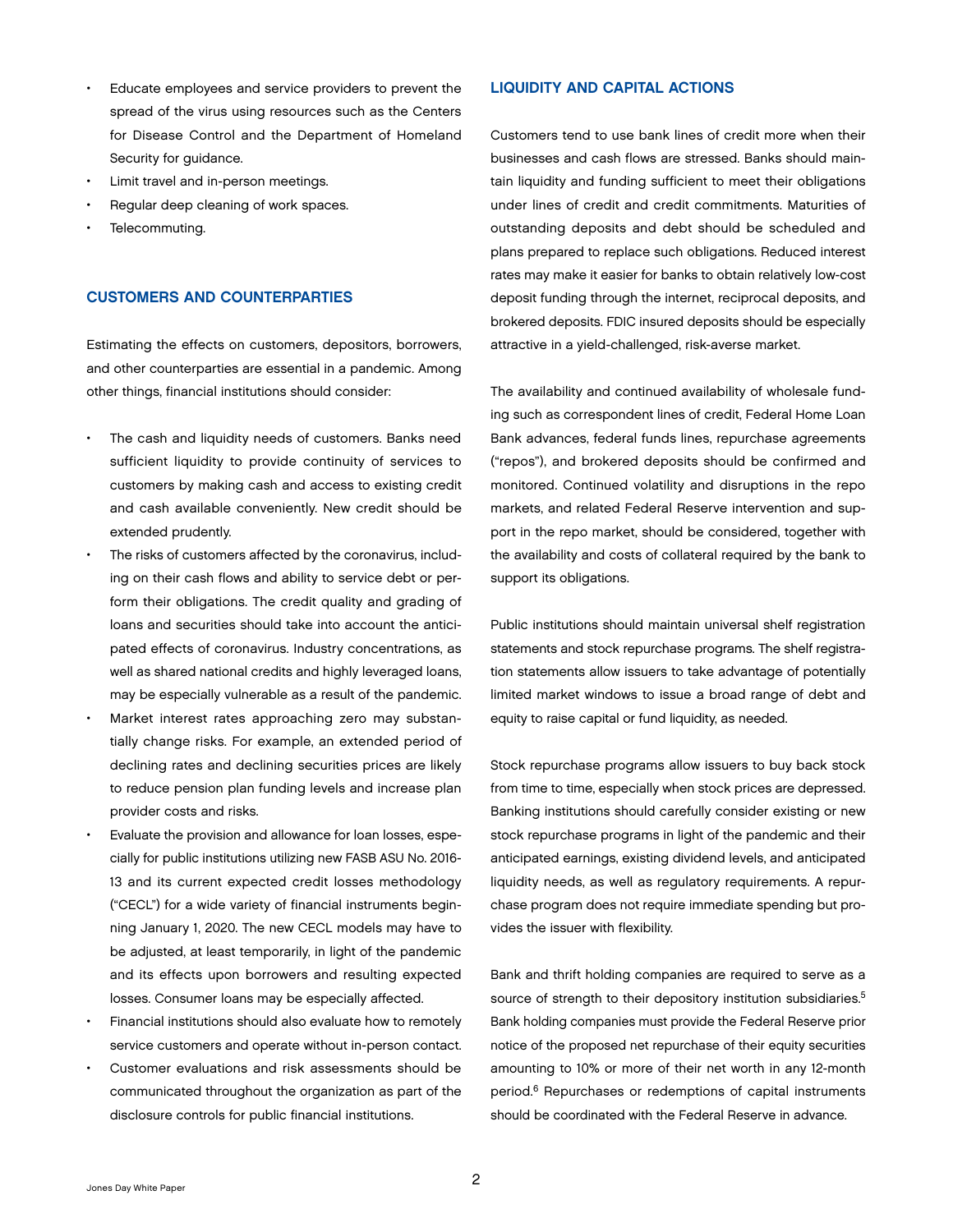Federal Reserve Supervisory Letter SR-09-4 (Feb. 24, 2009, rev'd. Dec. 21, 2015) applies to dividend payments, stock redemptions, and stock repurchases. Prior consultation with the Federal Reserve is required before:

- Redemptions or repurchases of capital instruments when the bank holding company is experiencing financial weakness; and
- Redemptions and purchases of common or perpetual preferred stock that would reduce Tier 1 capital at the end of the period compared to the beginning of the period.

Bank holding company directors must determine a dividend level that is prudent relative to maintaining a strong financial position and is not based on overly optimistic earnings scenarios. As a general matter, the Federal Reserve has indicated that the board of directors of a bank holding company should consult with the Federal Reserve and eliminate, defer, or significantly reduce the bank holding company's dividends if:

- Its net income available to shareholders for the past four quarters, net of dividends previously paid during that period, is not sufficient to fully fund the dividends;
- Its prospective rate of earnings retention is not consistent with its capital needs and overall current and prospective financial condition; or
- It will not meet, or is in danger of not meeting, its minimum regulatory capital adequacy ratios.

Similar limitations apply to securities repurchases and redemptions. It is premature to generally suggest cutting dividends, since dividend policy is long term and dividend reduction cuts reduce investor confidence and have especially adverse market effects. Planning appropriately, however, is recommended to project capital and liquidity levels and requirements, and to protect shareholder value. Although share repurchase may provide substantial value at this time, financial institutions should consider and discuss with their regulators material planned share repurchases and their projected capital, liquidity, and earnings in light of the pandemic.

The Financial Services Forum, an association of the eight largest U.S. banking organizations, announced on March 15, 2020, that its members were temporarily suspending share buybacks through June 30, 2020:

The COVID-19 pandemic is an unprecedented challenge for the world and the global economy and the largest U.S. banks have an unquestioned ability and commitment to supporting our customers, clients, and the nation.

The decision on buybacks is consistent with our collective objective to use our significant capital and liquidity to provide maximum support to individuals, small businesses, and the broader economy through lending and other important services. The decision is consistent with actions by the Federal Reserve, the administration, and the Congress.

On the same day, the Federal Reserve stated that U.S. bank holding companies have substantial levels of capital and liquidity in excess of regulatory minimums and buffers and:

> These capital and liquidity buffers are designed to support the economy in adverse situations and allow banks to continue to serve households and businesses. The Federal Reserve supports firms that choose to use their capital and liquidity buffers to lend and undertake other supportive actions in a safe and sound manner.

On March 17, 2020, the OCC and the FDIC joined the Federal Reserve in issuing an interim rule changing the definition of "eligible retained earnings" to permit banking organizations to maintain continuity of their lending and financial intermediation through releases from their capital buffers. The agencies encouraged "banking organizations to make prudent decisions regarding capital distributions" during the current period of stress.

The current Basel III Capital Rules further limit permissible dividends, stock repurchases, and discretionary bonuses by banking organizations, unless these meet capital conservation buffer requirements. During the last period of financial stress, both the capital markets and the regulators emphasized institutions' tangible common equity as a measure of quality and safety. Tangible common equity and the Basel III "Common Equity Tier I Capital" ("CET1") should be considered in light of risks, peer ratios, and currently risk-averse capital markets.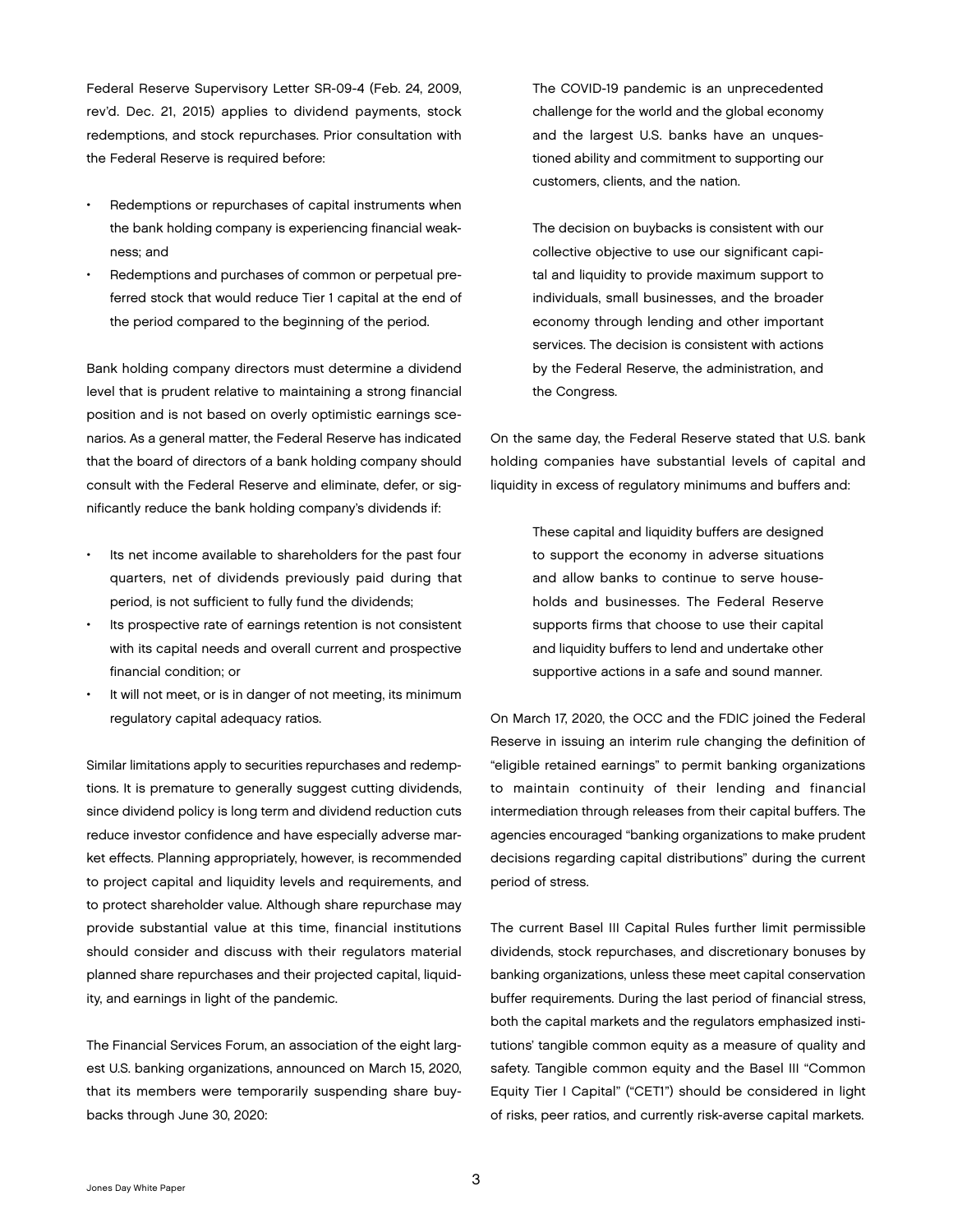### <span id="page-5-0"></span>INVESTORS

Institutions that are public, and to a lesser extent nonpublic financial institutions, need to consider their investor communications and disclosures. Such disclosures should accurately describe the anticipated effects of coronavirus on the institution and actions being taken by the institution, especially in light of volatile markets, changing monetary and regulatory actions, and low rates of interest. Investor communication is an important part of planning and implementing responses to the pandemic, maintaining public confidence and access to markets, and complying with applicable securities laws.

Among other things, public financial institutions should consider:

- Describing the effects of monetary policy, lower market interest rates, and the shape of the yield curve on their net interest income, net interest margin, and net income.
- Describing credit risks and trends, including delinquencies and "troubled debt restructurings" and changes in credit quality and the allowance for possible loan losses. Loan concentrations by industry, shared national credits, and highly leveraged loan exposures warrant careful attention and potential disclosure. Changes in the provision for loan losses arising from the pandemic and CECL should be described.
- Considering the adequacy of the allowance for possible loan losses in light of the pandemic's expected effects.
- Providing a management's discussion and analysis in SEC quarterly and annual reports and investor presentations that explains the organization's pandemic planning, asset/ liability position, and anticipated balance sheet adjustments and derivative positions and strategies to compensate for reduced market rates, and the anticipated effects on profitability.
- Depending on a company's particular circumstances, it should consider whether it may need to revisit, refresh, or update previous disclosure to the extent that the information becomes materially inaccurate.
- Adding information regarding the anticipated effects of the pandemic to their risk factors and forward-looking statements.
- Adjusting funding and the balance sheet to maintain sufficient liquidity in volatile and uncertain markets, where

customers may draw more heavily on their credit lines, which may require banks to maintain higher funding.

- Holding virtual shareholder meetings or otherwise discouraging personal attendance to the extent consistent with state, corporate law, applicable securities laws, and health emergency actions limiting the size of meetings.<sup>7</sup>
- Seeking delays in SEC and bank regulatory reports in appropriate circumstances.<sup>8</sup>

#### REGULATORY ACTIONS AND RELIEF

#### Monetary Policy

The Federal Reserve stated on February 28, 2020, that it was closely monitoring coronavirus developments and their effects on the economic outlook, and would act appropriately to support the economy. On March 3, 2020, the Federal Reserve:

- Reduced the target federal funds rate by 50 basis points to 1.00% to 1.25%.
- Announced it was purchasing Treasury bills into the second quarter of 2020, conducting overnight repurchase agreement operations at least through April 2020, and continuing to reinvest amounts of principal received by the Federal Reserve on its portfolio of treasury and agency debt and mortgage-backed securities.
- Reduced the interest it pays on excess reserves from 1.60% to 1.10%.

Such reductions in interest rates have created volatility in the financial markets, including the repo markets, which may adversely affect systemic liquidity, and financial institutions' net interest income and margins and profitability. At the same time, these reduced potential costs of funding and liquidity.

On March 12, 2020, and continuing through April 13, 2020, the Federal Reserve Bank of New York's Open Market Trading Desk ("Desk") will offer at least \$175 billion in daily overnight repo operations and at least \$45 billion in two-week term repo operations twice per week over this period. In addition, the Desk will offer three one-month term repo operations, beginning March 12, 2020. The amount offered for each of these three operations will be at least \$50 billion. On March 12, the three- and one-month repo program was expanded by \$1.5 trillion, "to address highly unusual disruptions in Treasury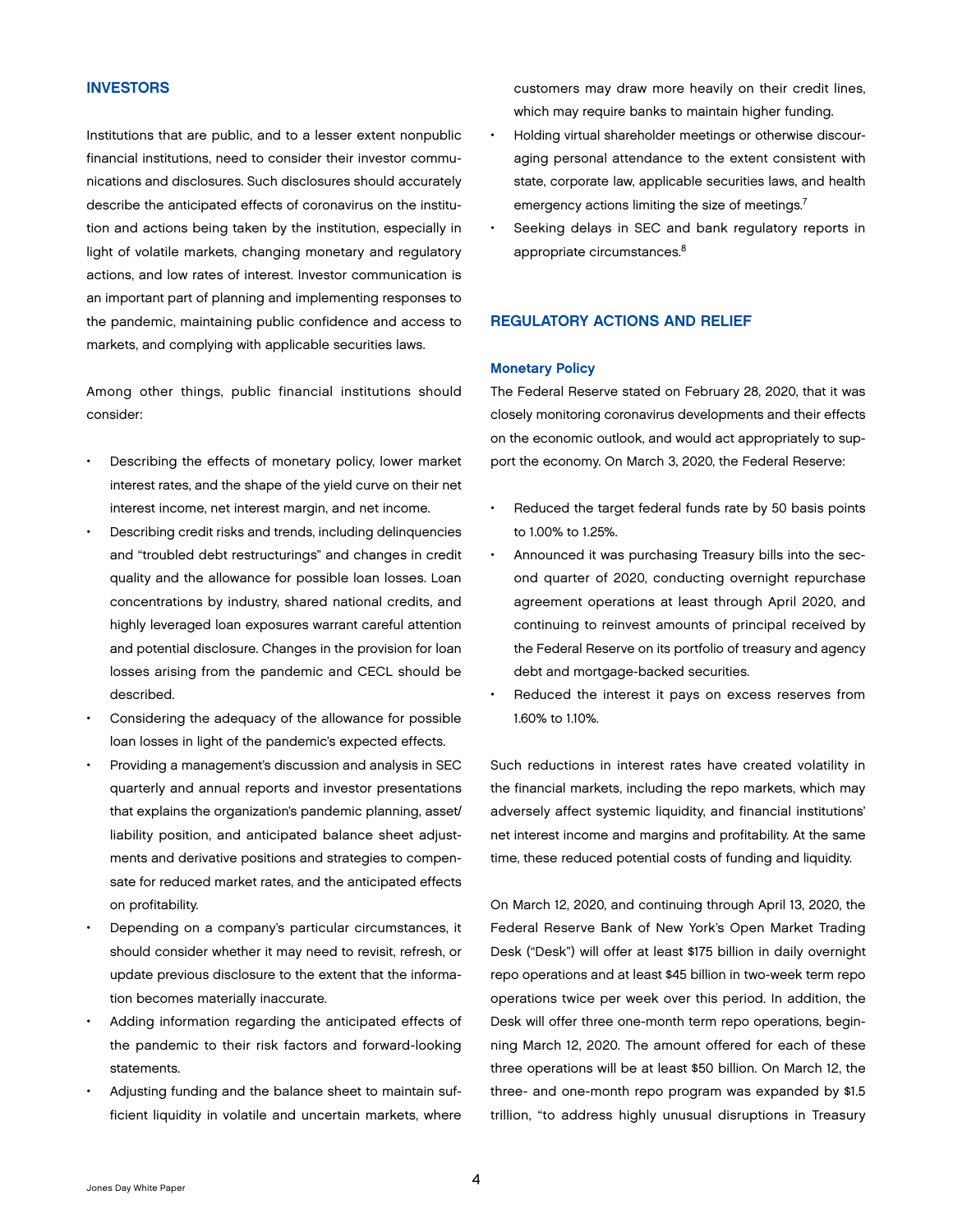<span id="page-6-0"></span>financing markets associated with the coronavirus outbreak." One day later, the Desk announced \$33 billion of immediate purchases of short- and long-term treasuries, as part of \$80 billion of planned monthly securities purchases.

In addition to these earlier actions, and allowing banks to use their excess capital and liquidity to support their customers and the economy, the Federal Reserve took these further measures on March 15, 2020, to support employment and price stability in light of the pandemic's potential economic effects:

- Federal Reserve holdings of Treasury securities will be increased by at least \$500 billion and agency mortgagebacked securities by at least \$200 billion. The Committee will also reinvest all principal payments from the Federal Reserve's holdings of agency debt and agency mortgagebacked securities in agency mortgage-backed securities.
- Reduced reserve requirement ratios to zero percent effective on March 26, 2020, the beginning of the next reserve maintenance period. This action eliminates reserve requirements for thousands of depository institutions.
- Encouraged banks to make greater use of the Federal Reserve discount window by reducing the primary credit rate by 150 basis points to 0.25 percent, effective March 16, 2020.
- Encouraged depository institutions to utilize intraday credit extended by Reserve Banks to support the provision of liquidity to households and businesses and the general smooth functioning of payment systems.
- Lowered the target federal funds rate by 1.00% to 0 -.25%.
- Directed the Desk to conduct overnight reverse repurchase operations (and reverse repurchase operations with maturities of more than one day when necessary to accommodate weekend, holiday, or similar trading conventions) at an offering rate of zero percent.

The Federal Reserve may provide additional liquidity through its intervention in the repo market, securities purchases, and other measures.

#### Other Regulatory Actions

On March 9, 2020, the state and federal depository institution regulators issued a joint press release "Agencies Encourage Financial Institutions to Meet Financial Needs of Customers and Members Affected by Coronavirus" ("March 9 Release").

The regulators encouraged financial institutions to work constructively with their borrowers and other customers in affected communities. "Prudent efforts that are consistent with safe and sound banking lending practices should not be subject to examiner criticism." Where staffing challenges exist, the regulators will consider requests to provide more convenient availability of services in affected communities and work with financial institutions in scheduling exams or inspections to minimize disruptions and burdens to the institutions. The "Interagency Supervisory Examiner Guidance for Institutions Affected by a Major Disaster" may also be useful*.*

Federal Reserve Supervisory Letter SR 13-6 "Supervisory Practices Regarding Banking Organizations and Their Borrowers and Other Customers Affected by a Major Disaster or Emergency" (March 29, 2013) focuses on major emergencies or disasters declared by the President, which was declared by the President on March 13, 2020.<sup>9</sup> However, the March 9 Release indicates regulatory flexibility. As a result of the emergency declaration, more extensive regulatory relief may be granted.

The bank regulators also could permit financial institutions to take actions similar to those permitted in disasters and emergencies such as:

- Providing accommodation services to customers to make cash available, waiving certain fees and early withdrawal penalties, permitting increased borrowing by creditworthy customers, waiving late fees, etc.
- Restructuring loans in a prudent matter. Bank examiners will take into account such measures in light of the circumstances, and banks will not be subject to criticism for engaging these efforts where restructure loans have weaknesses that result in adverse classifications or credit risk downgrades.
- CRA credit may be claimed for up to 36 months for emergency or disaster areas, with greater weight given to benefits provided to low-to-moderate income areas.

The current pandemic has caused approximately 39 states so far to declare states of emergency. State bank regulators are also taking action through the CSBS and individually. For example, the New York Department of Financial Services issued on March 10, 2020, "Guidance to New York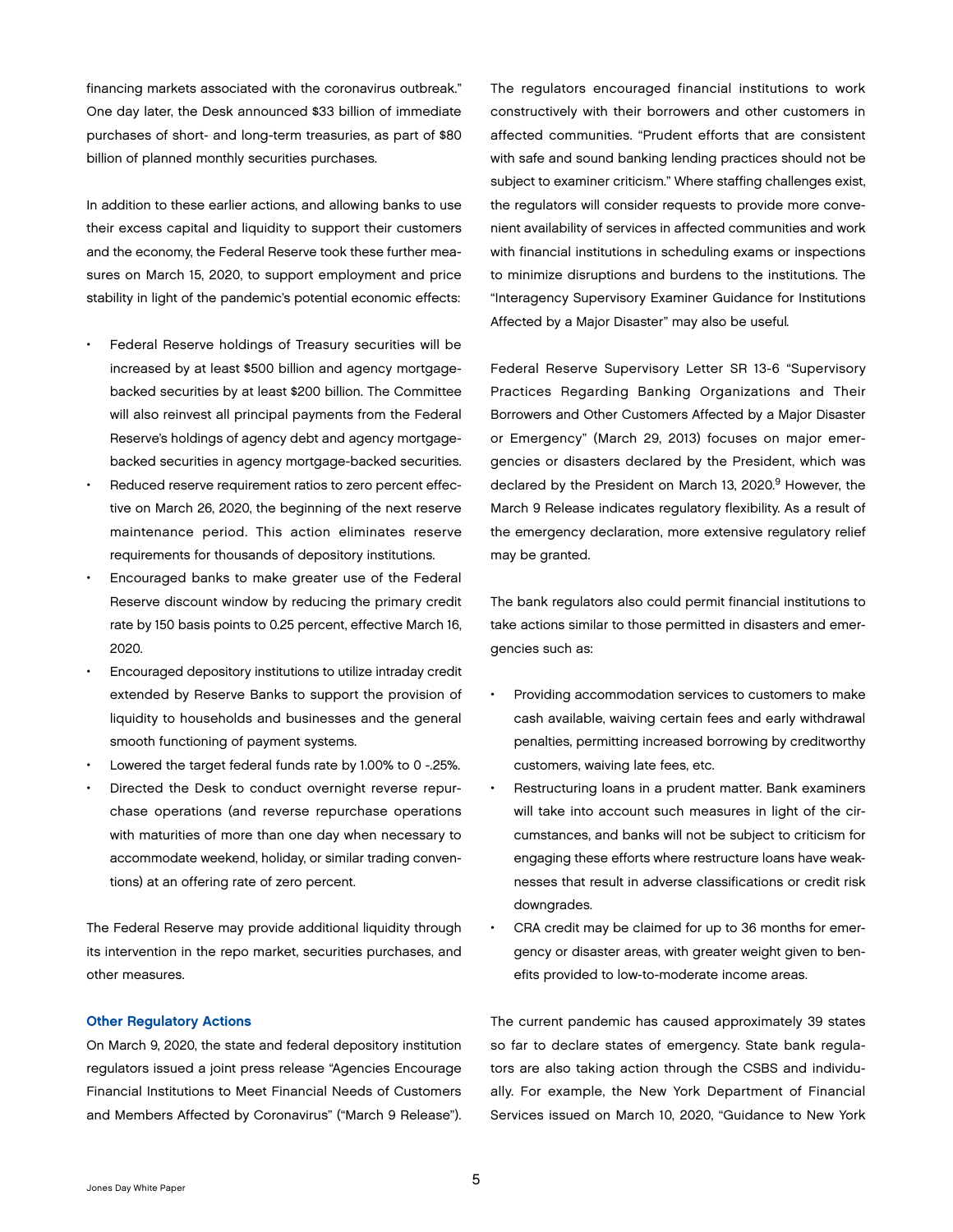<span id="page-7-0"></span>State Regulated Institutions and Request for Assurance of Operational Preparedness Relating to the Outbreak of the Novel Coronavirus and Guidance to New York State Regulated Banks, Credit Unions and Licensed Lenders Regarding Support for Businesses Impacted by the Novel Coronavirus." This guidance builds upon the Interagency and FFIEC guidance. Financial institutions should consider carefully state and local actions prompted by coronavirus in the states where they have offices or conduct business.

Financial institutions should communicate frequently with their regulators regarding their planned responses to coronavirus and actions they may take. Such communications should be made early with an understanding that the regulators may also be thinly staffed or working remotely, and that responses may be delayed. The regulators have worked with financial institutions in the event of disasters to provide continuity of service and economic recovery, and we expect them to continue this practice with the current pandemic.

# **CONCLUSION**

Financial institutions serve an essential role in the economy and in the communities that they serve, and collectively they are systemically important. The Dodd-Frank Act and regulatory responses in the credit crisis emphasized maintaining the availability of bank credit and services to customers through major disruptions. Financial institutions need a similar focus on business continuity to successfully operate through the coronavirus pandemic.

The financial system is much more resilient with greater liquidity and capital since the credit crisis. Financial institutions are operating from strength and can best deal with pandemics through appropriate risk and continuity planning and actions throughout their businesses. These include keeping financial institution employees, customers, regulators, and investors informed and confident in the financial institutions' responses to coronavirus.

## LAWYER CONTACTS

Chip MacDonald Atlanta +1.404.581.8622 [cmacdonald@jonesday.com](mailto:cmacdonald@jonesday.com) 

Peter E. Devlin New York +1.212.326.3978 [pdevlin@jonesday.com](mailto:pdevlin@jonesday.com)

Rachel L. Rawson Boston/Cleveland +1.617.449.6904/+1.216.586.7276 rlrawson@jonesday.com

Brett P. Barragate New York +1.212.326.3446 [bpbarragate@jonesday.com](mailto:bpbarragate@jonesday.com)

Todd S. McClelland Atlanta +1.404.581.8326 [tmcclelland@jonesday.com](mailto:tmcclelland@jonesday.com) 

Robert J. Graves Chicago +1.312.269.4356 rjgraves@jonesday.com Jayant W. Tambe New York +1.212.326.3604 jtambe@jonesday.com

Heith D. Rodman Atlanta +1.404.581.8356 [hdrodman@jonesday.com](mailto:hdrodman@jonesday.com) Kelly A. Carrero New York +1.212.326.8391 [kacarrero@jonesday.com](mailto:kacarrero@jonesday.com)

Lisa M. Ledbetter Washington +1.202.879.3933 lledbetter@jonesday.com